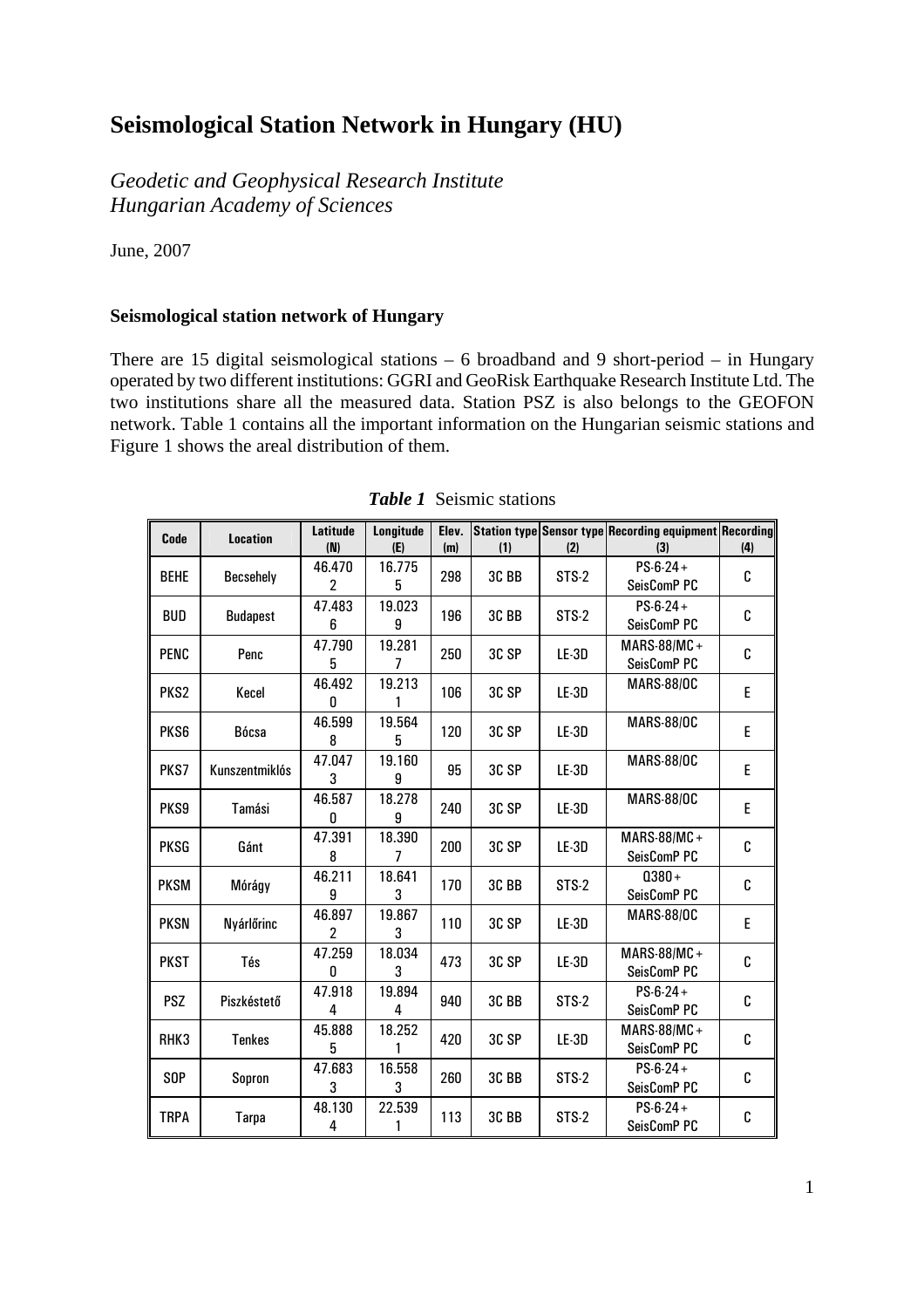- (1) 3C three component seismometer
- SP short period seismometer; BB broad band seismometer
- (2) STS-2 Streckeisen broad band seismometer LE-3D – Lennartz three directional 1Hz geophone
- (3) MARS-88/OC Lennartz electronic digital data logger with Magneto-optical disk drive MARS-88/MC – Lennartz electronic digital data logger – modem controlled PS-6-24 –Earth Data digitizer Q-380 – Quanterra data acquisition system SeisComP – GEOFON Seismological Communication Processor
- (4) C continuous recording; E event recording



**Fig. 1** Seismological stations in Hungary

## **Data access**

All six broadband stations and two of the short period stations (PENC and PKST) have online connection between the field site and the Budapest data center (BUD). Data are transferred via Internet with TCP/IP protocol. All stations use SeedLink protocol for data transfer. The BB stations have (near) real-time connection with an average data latency of several seconds. Data latency of short period stations are larger, it can be up to 30 minutes.

Station RHK3 has an even greater latency (up to 60 minutes) as dial-up telephone connection is used.

There are local data recording at the remaining 6 SP stations. Data are collected on a monthly